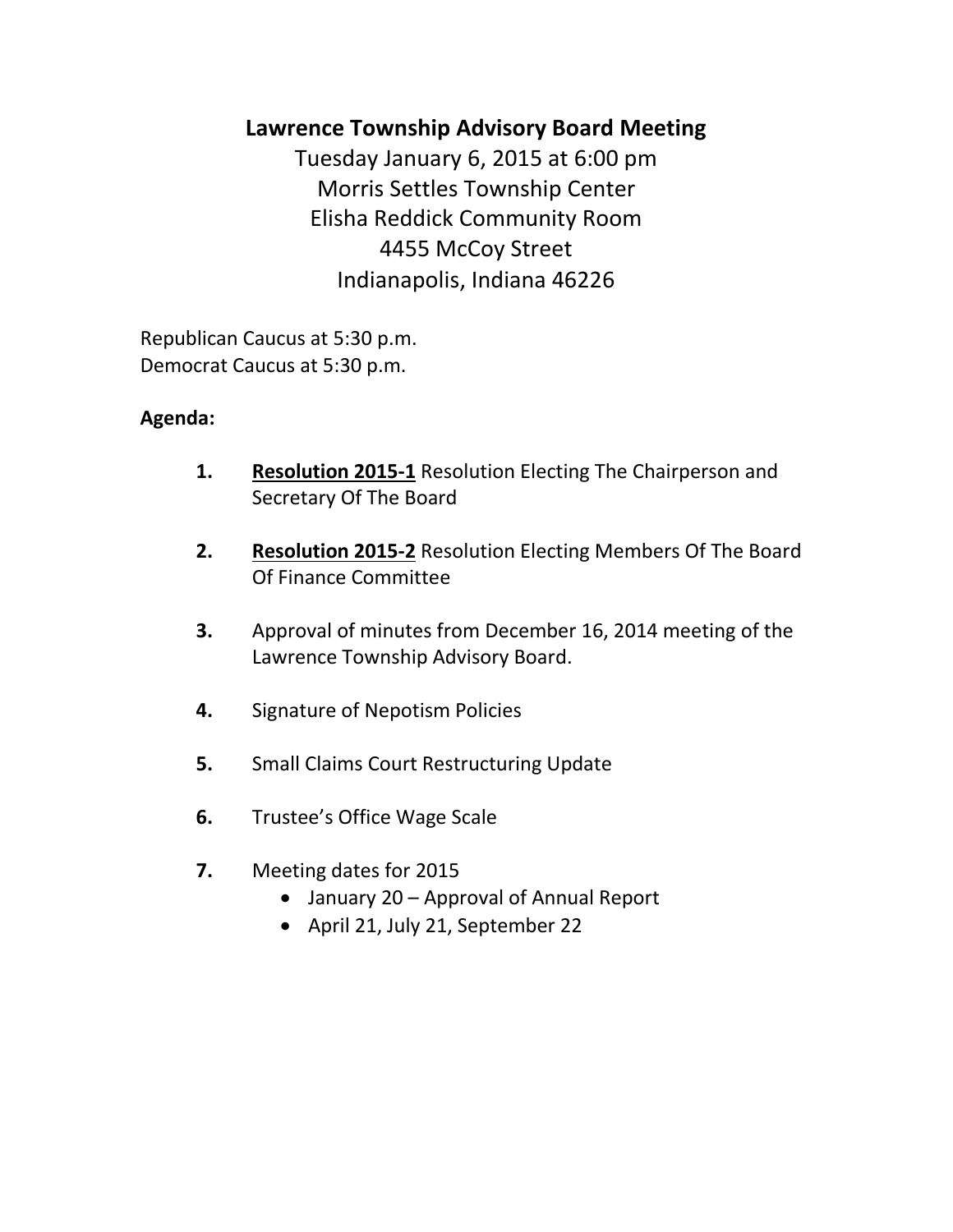### **LAWRENCE TOWNSHIP ADVISORY BOARD MEETING MINUTES 4455 McCoy Street Indianapolis, IN 46226**

| Meeting Date:                            | Tuesday, January 6, 2015                                                               |
|------------------------------------------|----------------------------------------------------------------------------------------|
| Time Called to Order:<br>Time Adjourned: | $6:06$ P.M.<br>$6:43$ P.M.                                                             |
| <b>MEMBERS PRESENT:</b>                  | Mike Healy, Emmajean Hines, Fred Freeman, Jesse Dotson, Dino Batalis,<br>Tony Widgery, |
| TRUSTEE:                                 | <b>Steve Talley</b>                                                                    |

OTHER ELECTED OFFICIALS PRESENT: Judge Kim Bacon, Constable Terry Burns

Meeting Called to Order:

Ms. Hines called the Lawrence Township Board meeting to order on Tuesday, January 6, 2015, at 6:06 P.M. She stated that there was a quorum present and asked Ms. Mary Harrison to lead the Pledge of Allegiance.

Agenda:

**1. Resolution 2015-1 Resolution Electing The Chairperson and Secretary Of The Board**

Mr. Freeman nominated Ms. Hines as president of the board. Mr. Widegery nominated Mr. Healy as president of the board. Mr. Freeman then took over the proceedings to ask for a vote on the candidates that had been nominated. Ms. Hines was elected 4-3 to serve as president of the board.

Mr. Healy nominated Mr. Widgery for secretary of the board. Ms. Harrison nominated Mr. Freeman as secretary. Mr. Freeman was elected 4-3.

**2. Resolution 2015-2 Resolution Electing Members Of The Board Of Finance Committee** Mr. Freeman nominated Mr. Dotson serve as president of the finance committee. Mr. Healy nominated Mr. Batalis as president. Mr. Dotson was elected 4-3.

Mr. Freeman nominated Mr. Batalis to be secretary of the finance committee. Mr. Batalis was elected 7-0.

- **3. Approval of minutes from December 16, 2014 meeting of the Lawrence Township Advisory Board.**
- **4.** Mr. Widgery made a motion to approve the minutes from the December 16, 2014 meeting of the Lawrence Township Advisory Board. Mr. Healy seconded. Motion agreed to 7-0.

#### **5. Signature of Nepotism Policies**

Trustee Talley explained that each member of the board needs to sign the nepotism policy. Mr. Freeman asked how broad the policy.

**6. Small Claims Court Restructuring Update**